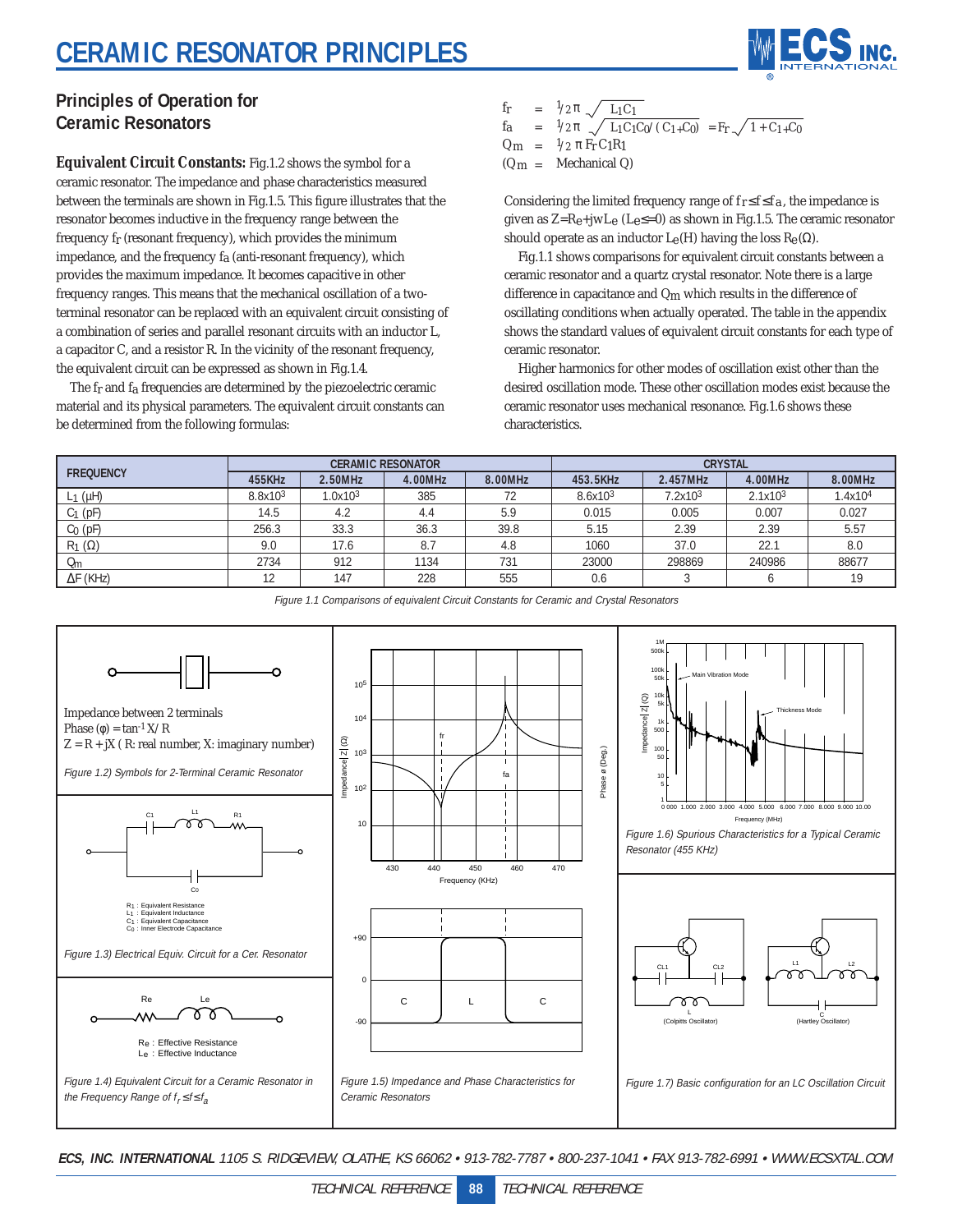# **CERAMIC RESONATOR PRINCIPLES**



### **Basic Oscillating Circuits**

Generally, the oscillating circuits can be grouped into the following three types:

- **1.** Positive feedback
- **2.** Negative resistance element
- **3.** Delay of transfer time or phase in the case of ceramic resonators, quartz crystal resonators, and LC oscillators, positive feedback is the circuit of choice.

Among the positive feedback oscillation circuits using LC, the tuning type anti-coupling oscillation circuit, by Colpitts and Hartley, are typically used. See Fig. 1.7.

In Fig.1. 7, a transistor, which is the most basic amplifier, is used.

The oscillation frequencies are approximately the same as the resonance frequency of the circuit consisting of L,  $C_{L1}$ , and  $C_{L2}$  in the Colpitts circuit or consisting of  $L_1$ ,  $L_2$ , and C in the Hartley circuit. These frequencies can be represented by the following formulas.

#### **Colpilts Circuit**

 $f_{\text{OSC}} = 1/2 \pi \sqrt{L_1 * [(C_{L1} * C_{L2})/(C_{L1} + C_{L2})]}$ 

#### **Hartley Circuit**

fosc =  $\frac{1}{2} \pi \sqrt{C (L_1 + L_2)}$ 

In a ceramic resonator oscillator, the inductor is replaced by a ceramic resonator, taking advantage of the fact that the resonator becomes inductive between resonant and anti-resonant frequencies. The most commonly used circuit is the Colpitts circuit.

The operating principle of these oscillation circuits can be seen in Fig.2.1. Oscillation occurs when the following conditions are satisfied. **Loop gain:**  $G = \alpha \cdot \beta \ge 1$ **Phase amount:**  $\phi_T = \phi_1 + \phi_2 = 360^\circ \cdot \textbf{n}$  (n = 1,2,...)

In a Colpitts circuit, an inversion of  $\phi_1 = 180^\circ$  is used, and it is inverted more than  $\phi_2$  = 180° with L and C in the feedback circuit. The operation with a ceramic resonator can be considered as the same.

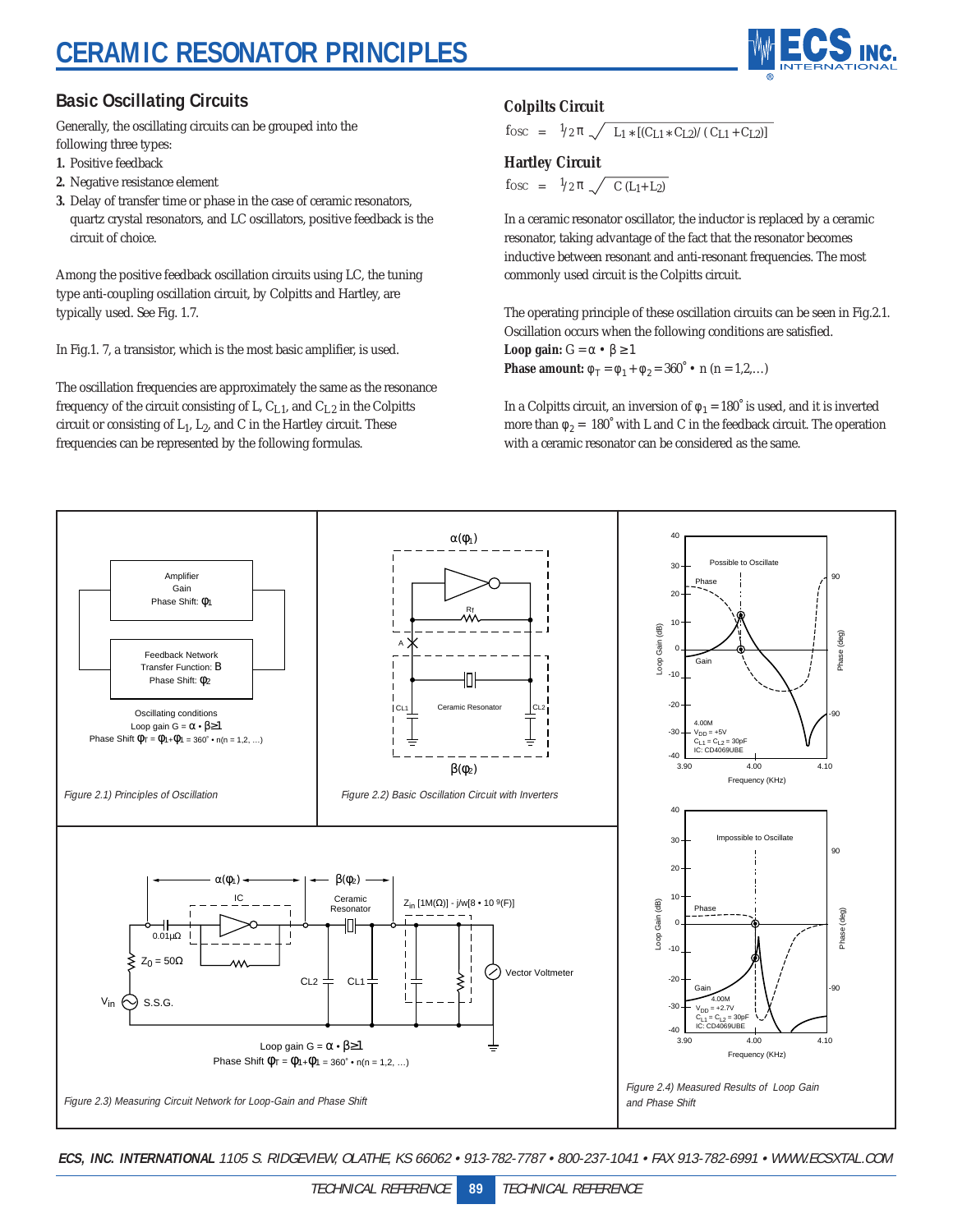

### **APPLICATIONS**

**Typical Oscillation Circuit:** The most common oscillator circuit for a ceramic resonator is a Colpitts circuit. The design of the circuit varies with the application and the IC to be used, etc. Although the basic configuration of the circuit is the same as that of a crystal controlled oscillator, the difference in mechanical Q results from a difference in circuit constants. Some typical examples follow.

**Design Considerations:** It is becoming more common to configure the oscillation circuit with a digital IC, using an inverter gate. Fig.3.1 on the following page shows the configuration of a basic oscillation circuit with a CMOS inverter.

INV.1 operates as an inverting amplifier for the oscillating circuit. INV.2 is used as a waveform shaper and also acts as a buffer for the output.

The feedback resistance Rf provides negative feedback around the inverter so that oscillation will start when power is applied.

If the value of  $R_f$  is too large and the insulation resistance of the input inverter is low, then oscillation will stop due to the loss of loop gain. Also, if Rf is too great, noise from other circuits can be introduced into the oscillation circuit. Obviously, if  $R_f$  is too small, loop gain will be decreased. An Rf of 1MΩ is generally used with a ceramic resonator.

Damping resistor Rd has the following function although it is sometimes omitted. It makes the coupling between the inverter and the feedback circuit loose; thereby, decreasing the load on the output side of the inverter. In addition, the phase of the feedback circuit is stabilized. It also provides a means of reducing the gain at higher frequencies, thus preventing the possibility of spurious oscillation.

**Loading Capacitance:** Load capacitance C<sub>L1</sub> and C<sub>L2</sub> provide a phase lag of 180˚. These values should be properly selected depending on the application, the IC used, and the frequency. If  $C_{L1}$  and  $C_{L2}$  are lower values than necessary, the loop gain at high frequencies is increased, which in turn increases the probability of spurious oscillation. This is particularly likely around 4-5MHz where the thickness vibration mode lies.

Oscillation frequency  $(f<sub>OSC</sub>)$  in this circuit is expressed approximately by the following equation.

$$
f_{OSC}~=~f_{r}~~\sqrt{-1+(C_1 \mathbin{/} C_0 + C_L)}
$$

Where, fr: Resonance frequency of the ceramic resonator.

- **C1:** Equivalent series capacitance of the ceramic resonator.
- **C0:** Equivalent parallel capacitance of the ceramic resonator.  $C_L = C_{L1} \cdot C_{L2}/C_{L1} + C_{L2}$

This clearly shows that the oscillation frequency is influenced by the loading capacitance. Caution should be taken in defining its value when a tight tolerance for oscillation frequency is required.

**CMOS Inverter:** A CMOS inverter can be used as the inverting amplifier; the one-stage type of the 4069 CMOS group is most useful. Because of excessive gain, ring oscillation or CR oscillation is a typical problem when using the three-stage buffer type inverter, such as the 4049 group. ECS employs the RCA CD4O69UBE as a CMOS standard curcuit, as shown in Fig. 3.2.

**HCMOS Inverter Circuit:** Recently, the high speed CMOS (HCMOS) is increasingly being used for circuits allowing high speed and low power consumption for microprocessors.

There are two types HCMOS inverters: the un-buffered 74HCU series and the 74HC series with buffers. The 74HCU system is optimum for ceramic resonators. See Fig.3.3

**TTL Inverter Circuit:** The value of load capacitance C<sub>L1</sub> and C<sub>L2</sub> should be greater than those of CMOS due to impedance matching. In addition, the feedback resistance  $R_f$  should be as small as several K $\Omega$ . Note that the bias resistance  $R_d$  is required to properly determine the DC operating point.

**Frequency Correlation:** The oscillator circuits shown on the following page are ECS standard test circuits. The inverters used in these circuits are widely accepted as industry standard because their characteristics are representative of those found in microprocessors within the same family (CMOS/HCMOS/TTL). Naturally, applications will differ in what IC is used, and as can be expected, oscillator circuit characteristics will vary from IC to IC.

Usually, this variation is negligible and a ceramic resonator part number can be selected simply by classifying the processor as CMOS, HCMOS or TTL.

Given that the standard ECS ceramic resonators are 100% frequency sorted to the test circuits on the following page, it is relatively easy to correlate the frequency of oscillation of our standard circuit to that of a customer specified circuit.

For example, if the microprocessor being used is a Motorola 6805at a frequency of 4MHz, then the correct ECS part number would be ZTA4.OMG (frequency sorted to the CD4O69UBE CMOS test circuit). Circuit parameters should be selected as below:

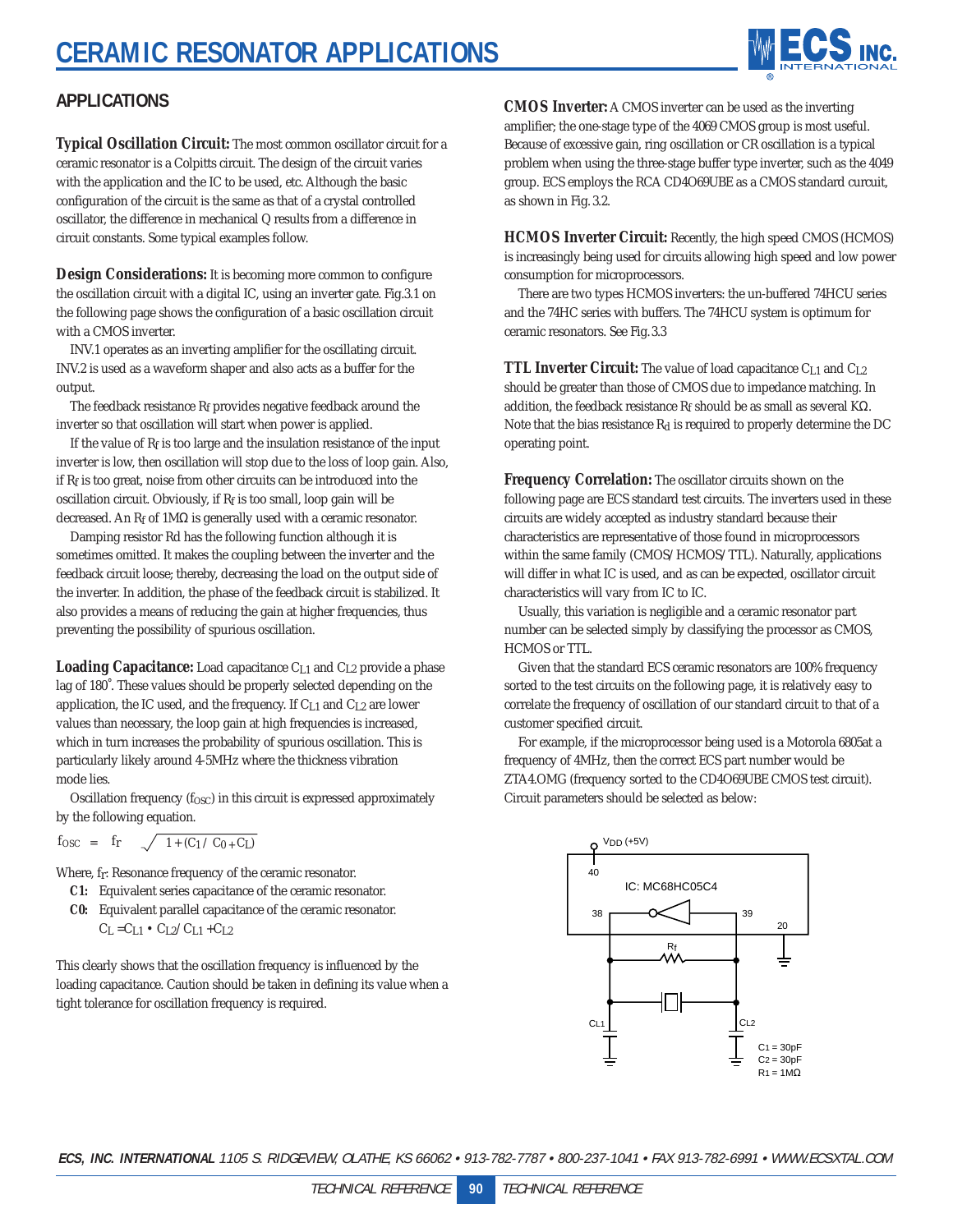

By actually setting up this circuit as well as the standard test circuit shown in Fig.3.1 below, it is possible to establish the average shift that can be expected when using the ZTA4.OMG with a 6805 processor. The actual data is shown below:

From this data, it is possible to predict that the standard ZTA4.00MG resonator will have an approximate +0.06% frequency shift from the original 4.00MHz ±0.5% initial tolerance. This is of course a negligible shift and will not affect circuit performance in any way.

| <b>RESONATOR SAMPLE #</b> | IC: MC6805C4 | <b>IC: CD4069UBE</b> |
|---------------------------|--------------|----------------------|
|                           | 3994.21      | 3991.80              |
|                           | 3997.49      | 3995.46              |
|                           | 4000.87      | 3997.96              |
|                           | 3998.18      | 3995.96              |
|                           | 4001.09      | 3998.87              |
|                           | 3998.37      | 3996.01              |





| <b>FREQUENCY RANGE</b> |          | <b>CIRCUIT CONSTANT</b> |          |       |       |  |
|------------------------|----------|-------------------------|----------|-------|-------|--|
|                        | $V_{DD}$ | $C_{L1}$                | $C_{L2}$ | $R_f$ | $R_d$ |  |
| $190 - 249K$ Hz        | $+5V$    | 330pF                   | 470pF    | 1M    |       |  |
| $250 - 374K$ Hz        | $+5V$    | 220pF                   | 470pF    | 1M    |       |  |
| $375 - 429KHz$         | $+5V$    | 120pF                   | 470pF    | 1M    |       |  |
| $430 - 699KHz$         | $+5V$    | 100pF                   | 100pF    | 1M    |       |  |
| 700 ~ 1250KHZ          | $+5V$    | 100pF                   | 100pF    | 1M    | 5.6K  |  |
| $1.25 - 1.80$ MHz      | $+5V$    | 30pF                    | 30pF     | 1M    |       |  |
| $1.80 - 6.30$ MHz      | $+5V$    | 30pF                    | 30pF     | 1M    |       |  |
| $6.31 - 13.0$ MHz      | $+12V$   | 30pF                    | 30pF     | 1M    |       |  |

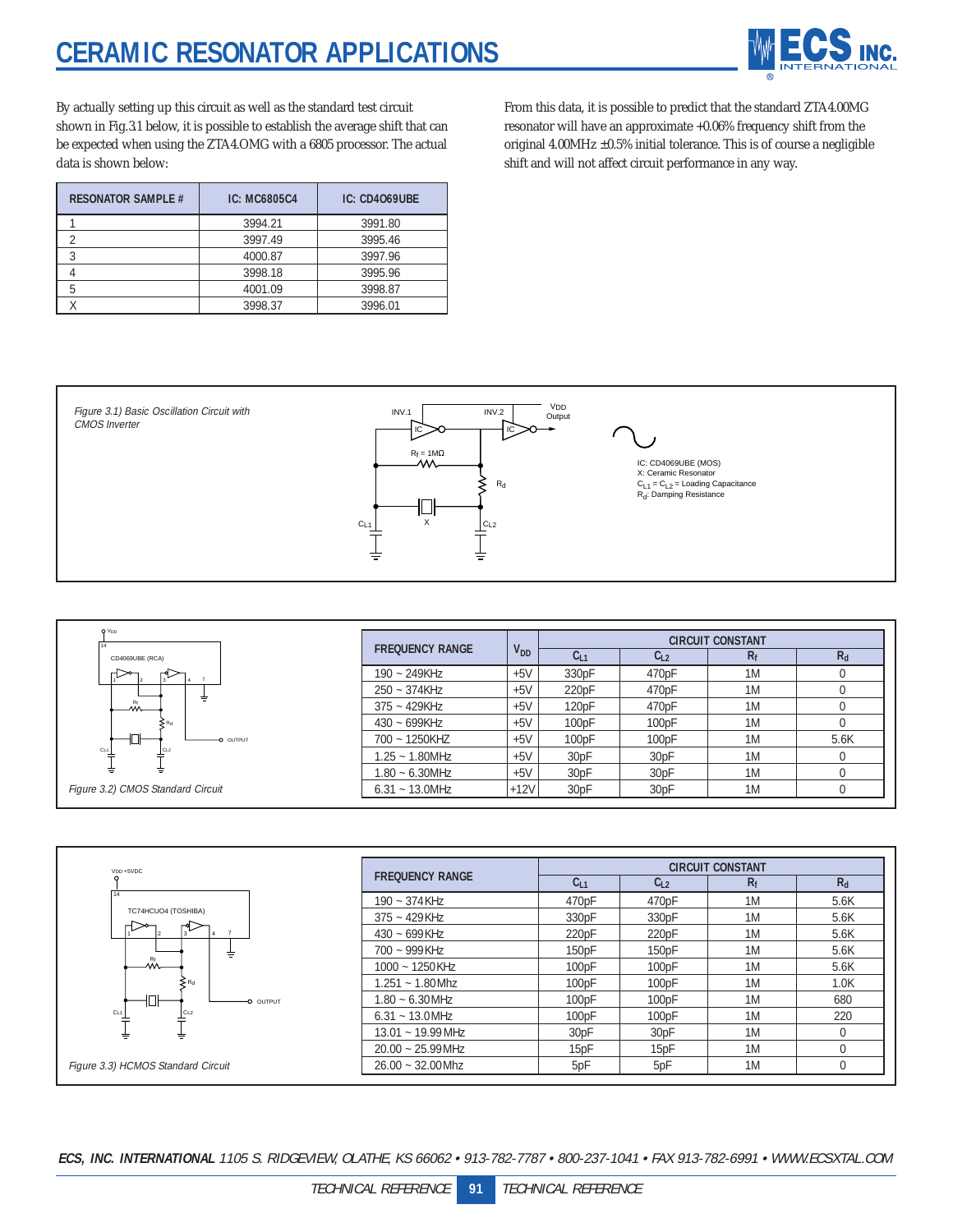

|                        | <b>CIRCUIT CONSTANT</b> |          |               |             |  |  |
|------------------------|-------------------------|----------|---------------|-------------|--|--|
| <b>FREQUENCY RANGE</b> | $C_{L1}$                | $C_{L2}$ | $R_{f}$       | $R_d$       |  |  |
| $1.251 - 1.499$ MHz    | 1500pF                  | 2000pF   | 4.7k $\Omega$ | $22K\Omega$ |  |  |
| $1.500 - 1.99$ MHz     | 1500pF                  | 1500pF   | $4.7K\Omega$  | $22K\Omega$ |  |  |
| $1.80 - 2.49$ MHz      | 1000pF                  | 1000pF   | $4.7K\Omega$  | $22K\Omega$ |  |  |
| $2.50 - 3.99$ Mhz      | 1000pF                  | 1000pF   | $4.7K\Omega$  | $10K\Omega$ |  |  |
| $4.00 - 4.99$ Mhz      | 680pF                   | 680pF    | $4.7K\Omega$  | $10K\Omega$ |  |  |
| $5.00 - 6.30$ Mhz      | 470pF                   | 470pF    | $4.7K\Omega$  | $10K\Omega$ |  |  |
| $6.31 - 6.99$ Mhz      | 470pF                   | 470pF    | $4.7K\Omega$  | $10K\Omega$ |  |  |
| $7.00 - 8.99$ MHz      | 330pF                   | 330pF    | $4.7K\Omega$  | $10K\Omega$ |  |  |
| $9.00 - 11.99$ MHz     | 220pF                   | 220pF    | $4.7K\Omega$  | $10K\Omega$ |  |  |
| $12.00 - 13.99$ Mhz    | 220pF                   | 220pF    | $2.2K\Omega$  | $22K\Omega$ |  |  |
| $14.00 - 17.99$ Mhz    | 150pF                   | 150pF    | $2.2K\Omega$  | $22K\Omega$ |  |  |
| $18.00 - 21.99$ MHz    | 100pF                   | 100pF    | $2.2K\Omega$  | $22K\Omega$ |  |  |
| $22.00 - 25.99$ Mhz    | 68pF                    | 68pF     | $4.7K\Omega$  | $22K\Omega$ |  |  |
| $26.00 - 32.00$ MHz    | 47pF                    | 47pF     | $4.7K\Omega$  | $22K\Omega$ |  |  |

### **Circuits for Various IC/ LSI:**

Ceramic resonators are being used in a wide range of applications in combination with various kinds of IC's by making good use of the previously mentioned features. Following are a few examples of actual applications.

**Applications for Microprocessors:** Ceramic resonators are optimum as a stable oscillating element for various kinds of microprocessors: 4 bit, 8 bit, and 16 bit. As the general frequency tolerance required for the reference clock of microprocessors is  $\pm 2\%$  - 3%, standard units meet this requirement. Ask your ECS or LSI manufacturers about circuit constants because they vary with frequency and the LSI circuit being used. Fig. A shows an application with a 4 bit microprocessor, and Fig. B shows an application with an 8 bit microprocessor.

**Remote Control IC:** Remote controls have increasingly become a common feature. Oscillation frequency is normally 400-500 KHz, with 455KHz being the most popular. This 455KHz is divided by a carrier signal generator so that approximately 38KHz of carrier is generated.

**VCO (Voltage Controlled Oscillator) Circuits:** VCO circuits are used in TV's and audio equipment because the signals need to be processed in synchronization with pilot signals transmitted from broadcasting stations. Oscillation circuits, such as LC and RC were originally used; however, ceramic resonators are now used since they require no adjustment and have superior stability over the older type circuits. Resonators for VCO applications are required to have a wide variable frequency

**Miscellaneous:** Other than the above mentioned uses, ceramic resonators are widely used with IC's for voice synthesis and clock generation. For general timing control applications, oscillation frequency is usually selected by the user based on the IC manufacturer's recommended operating frequency range. The selection of this frequency with a given IC will dictate what circuit values and which ceramic resonator will be appropriate. Please contact your local ECS Sales representative when selecting a ceramic resonator part number.

As mentioned earlier, there are many applications for ceramic resonators. Some of the more application specific oscillator circuits require that unique ceramic resonators be developed for that application and IC.







Figure A) TMP47C420F (TOSHIBA)

Figure B) 6805s by Various Manufacturers (Timing Control)

Figure C) By Various Manufacturers (Timing Control, 8bit)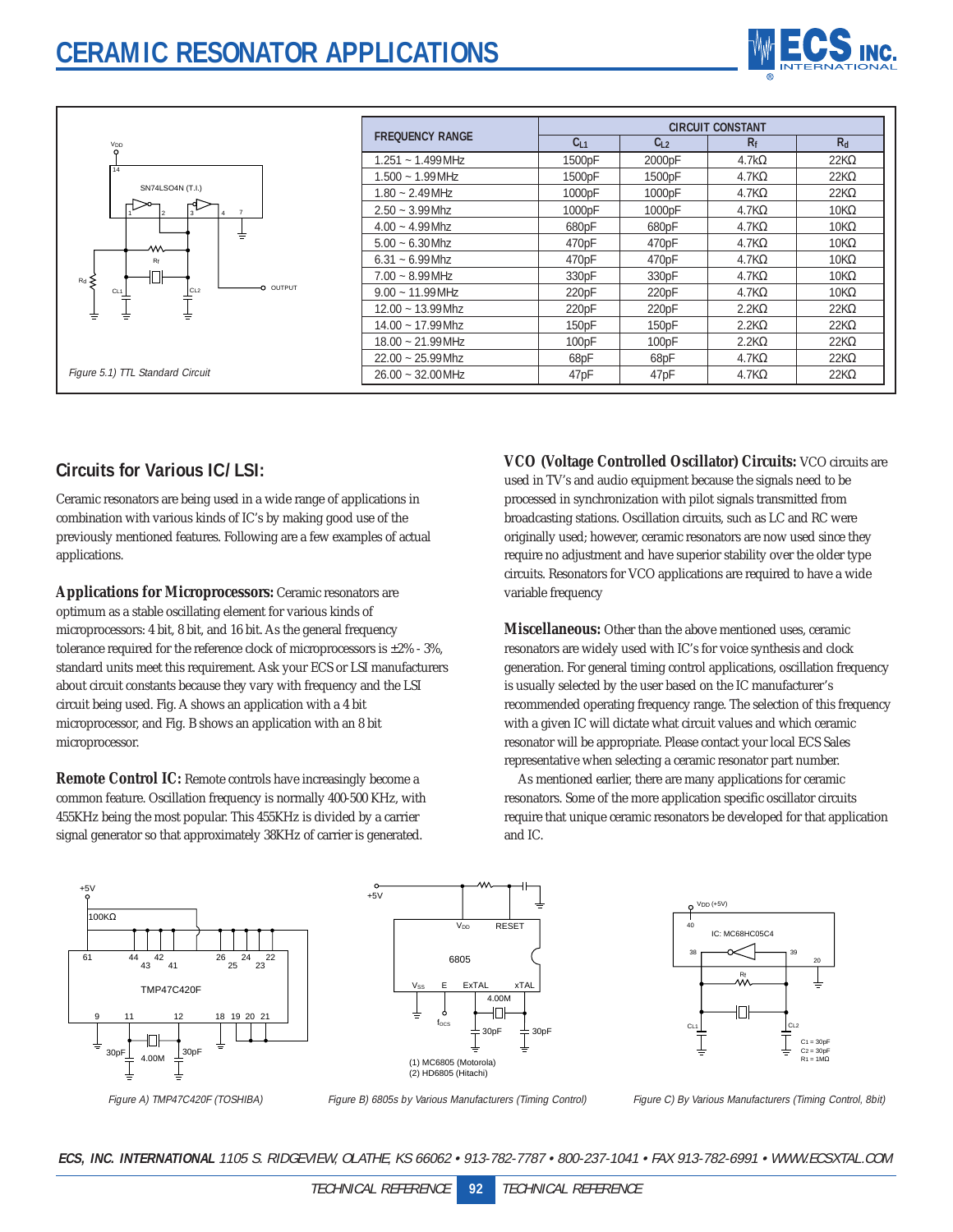

### **OSCILLATION RISE TIME**

Oscillation rise time means the time when oscillation develops from a transient area to a steady area at the time the power to the IC is activated. With a ceramic resonator, it is defined as the time to reach 90% of the oscillation level under steady conditions as shown in Fig.6.1.

Rise time is primarily a function of oscillating circuit design. Generally, smaller loading capacitance, a higher frequency ceramic resonator, and a smaller size of ceramic resonator will cause a faster rise time. The effect of load capacitance becomes more apparent as the capacitance of the resonator decreases. Fig.6.2 shows an actual measurement of rise time

against load capacitance  $(C<sub>L</sub>)$  and supply voltage. It is noteworthy that the rise time is one or two decades faster for a ceramic resonator than for a quartz crystal. (This point is graphically illustrated in Fig. 6.3)

**Starting Voltage:** Starting voltage means the minimum supply voltage at which an oscillating circuit can operate. Starting voltage is affected by all circuit elements. It is determined mostly by the characteristics of the IC. Fig.6.4 shows an example of an actual measurement for the starting voltage characteristics against the loading capacitance.